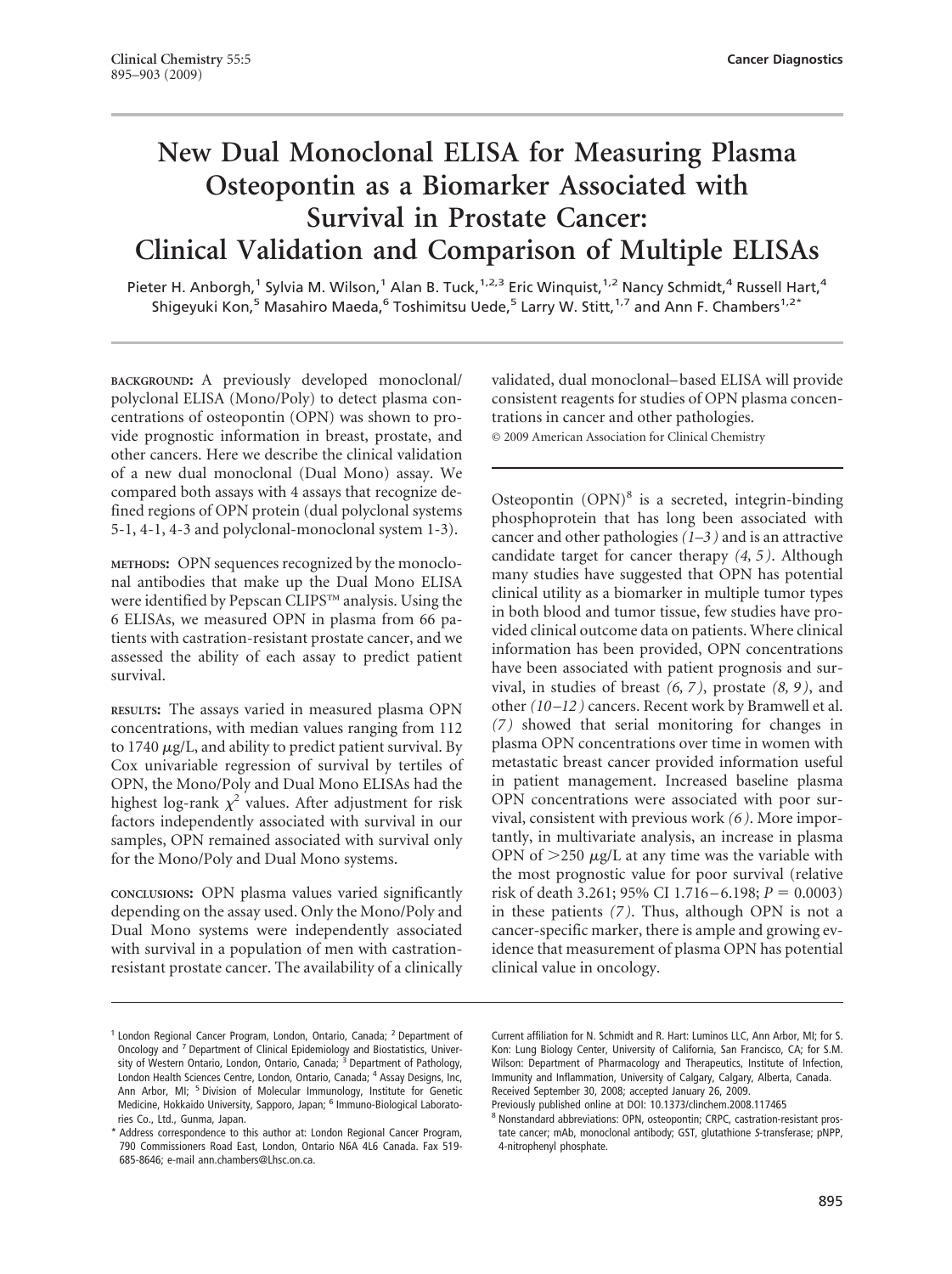Currently, there is no standard ELISA for measuring OPN, a fact that hampers clinical development of OPN as a biomarker in cancer or other pathologies. Two recent studies have reported that OPN blood concentrations measured with different ELISAs give different absolute values *(13, 14 )*. All ELISAs used in published studies employ polyclonal antibodies as assay components; the use of defined, monoclonal antibody reagents will facilitate the development of reproducible assays for clinical purposes.

Here we conducted a detailed analysis of plasma OPN as measured by multiple OPN ELISAs on a subset of plasma samples from castration-resistant prostate cancer (CRPC) (also known as hormone-refractory prostate cancer) patients from a previously reported study, for whom complete clinical outcome data were available *(8 )*. We assessed the ability of each assay to predict patient survival and identified OPN sequences recognized by the antibodies that make up the Dual Mono ELISA by Pepscan CLIPS™ analysis. This report documents the first fully defined-epitope, monoclonal-based ELISA for OPN with demonstrated ability to provide clinical prognostic information in a cohort of cancer patients.

# **Materials and Methods**

#### **MATERIALS**

Monoclonal antibodies (mAbs) mAb53 and mAb87B, raised by immunizing BALB/c mice with recombinant human OPN then generating and selecting hybridomas that produce OPN-specific antibodies, were purified as described *(15 )*. Bacterially expressed recombinant glutathione *S*-transferase (GST)-tagged human OPN (GST-hOPN) was purified as described *(16 )*. Rabbit polyclonal antihuman OPN antibodies were directed against bacterially expressed GST-hOPN *(17 )*. Biotinylated polyclonal goat anti-rabbit immunoglobulins were obtained from Dako, alkaline phosphataseconjugated streptavidin from Jackson ImmunoResearch Laboratories, and 4-nitrophenyl phosphate (pNPP) disodium salt hexahydrate tablets from Sigma.

### **HUMAN PLASMA SAMPLES AND STUDY POPULATION**

Plasma samples were collected between January 1998 and September 2000 from 100 men with CRPC at the London Regional Cancer Centre as described *(8 )*. Samples were collected after informed consent, under a protocol approved by the University of Western Ontario Ethics Review Board, and were stored at  $-80$  °C. From this original collection, 66 plasma samples were used, based on availability of sufficient volume of sample to conduct the present study.

We showed previously that mAb53 does not recognize thrombin-cleaved OPN *(15 )*. Because blood coagulation that occurs during preparation of serum results in cleavage of OPN by thrombin and 2 of the assay systems described here use mAb53 as capturing antibody, we used plasma (prepared with EDTA as anticoagulant) throughout the study. We used the Dual Mono ELISA kit (900 –142; Assay Designs, Inc.), following instructions provided; human recombinant OPN is provided with this kit as a standard. We carried out the other ELISAs (Mono/Poly and systems 1-3, 4-1, 5-1, and 4-3) as described *(6, 17, 18 )*, using as standard recombinant GST-hOPN (Mono/Poly) or human recombinant OPN, purified from CHO cells *(18 )* (other systems). For each assay, triplicate readings of each sample were averaged.

#### **PEPSCAN ANALYSIS**

Synthetic peptides (300 pentadecamers) spanning the amino acid sequence of human OPN were synthesized on pins by Pepscan Systems *(19, 20 )*. Each peptide was shifted by 1 amino acid with respect to the previous one and was screened for binding by treating with purified mAb87B or mAb53 followed, after washing, by alkaline phosphatase–labeled antibody to mouse IgG. Absorbance data for each peptide were obtained using pNPP substrate.

#### **STATISTICAL ANALYSIS**

We compared ELISA systems using ANOVA. The significance of multiple post hoc pairwise comparison tests was corrected by the Tukey approach. We evaluated agreement among the different ELISA systems for measuring OPN using the Bland–Altman approach, constructing both difference and ratio plots *(21 )*. We estimated survival using the Kaplan–Meier technique and based on the date the OPN plasma sample was obtained. We categorized the OPN values into 3 groups at the tertile values and compared survival in the thirds using log-rank statistics. We evaluated the effect of the actual OPN values on survival using stepwise Cox regression, both unadjusted and adjusted for risk factors found to be independently associated with survival. Statistical analyses were performed using GraphPad Prism 4 (GraphPad Systems, Inc.) and SAS 9.1 (SAS Institute, Inc.), and plots were produced using Graph-Pad Prism. *P* values <0.05 were considered statistically significant.

# **Results**

#### **HUMAN OPN ELISA SYSTEMS**

Fig. 1 diagrams the 6 human OPN ELISAs used, indicating the pairs of antihuman OPN antibodies used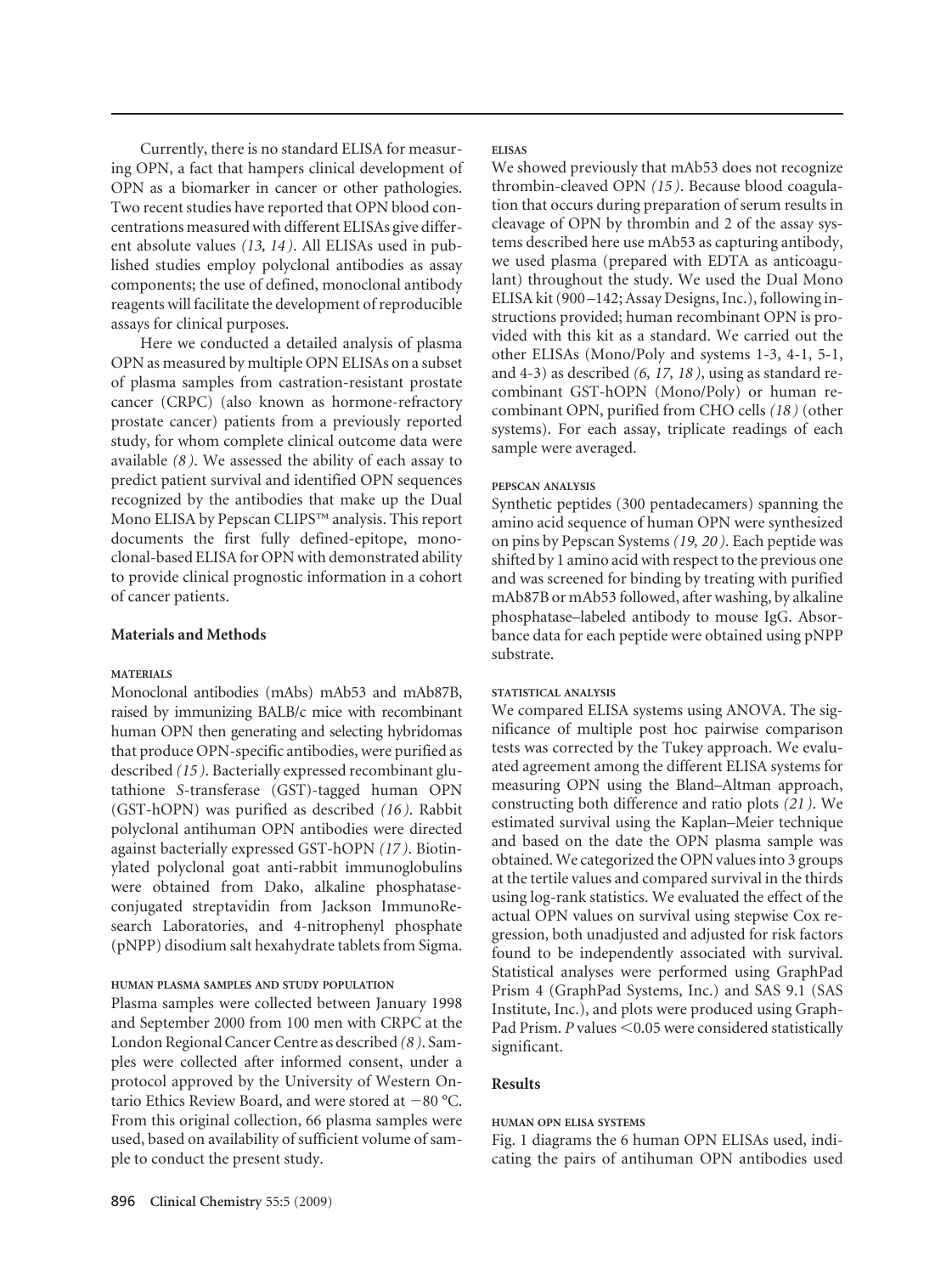

# **Fig. 1. Diagram of the OPN ELISA systems used in this study: Mono/Poly (A); Dual Mono (B); system 1-3 (C); system 4-1 (D); system 5-1 (E); and system 4-3 (F).**

The arrow in (B) indicates the thrombin cleavage site in OPN. Cleavage of the full-length OPN molecule results in an N-terminal and a C-terminal fragment, indicated by the 2 different gray scales. For each assay, the antibody used as capturing antibody is pictured below the OPN molecule, and the detecting antibody is pictured above it. Anti-OPN1, anti-OPN3, anti-OPN4, and anti-OPN5 are monospecific rabbit polyclonal antibodies affinity-purified against the immunizing peptides, and 10A16 is a mouse monoclonal antibody [Kon et al. (18)]. The peptides used to generate these antibodies are as reported [Kon et al. (18), Kon et al. (23)]: anti-OPN1, 17-IPVKQADSGSSEEKQL; anti-OPN3/10A16, 170-KSKKFRRPDIQYPDATDE; anti-OPN4, 296- KHLKFRISHELDSASSEVN, anti-OPN5: 153-VDTYDGRGDSVVYGLRS. Numbers refer to the sequence of human OPNa, including the signal peptide. Sequences recognized by mAb87B and mAb53 were identified in this study (see online Supplemental Fig. 1). AP, alkaline phosphatase; HRP, horseradish peroxidase.

and the locations along the OPN protein backbone of the epitopes recognized by these antibodies.

The Mono/Poly assay (Fig. 1A) has been shown to provide prognostic information in prostate cancer *(8 )*, as well as in metastatic breast cancer *(6, 7 )*. This assay, as well as the Dual Mono assay (Fig. 1B), uses the monoclonal anti-hOPN antibody mAb53 as capturing antibody. On OPN cleavage by thrombin, the mAb53 recognition site is lost. Therefore, Mono/Poly and Dual Mono systems will not detect OPN fragments generated by thrombin-cleavage of full-length OPN. The same is expected for the systems 1-3 and 4-1, since the anti-OPN antibody pairs recognize epitopes on either side of the thrombin cleavage site. In contrast, systems 5-1 and 4-3 are able to recognize N-terminal or C-terminal fragments, respectively, generated upon thrombin cleavage. The antibody pairs used in the latter 4 systems (Fig. 1, C–F) are monospecific rabbit polyclonal antibodies affinity-purified against the immunizing peptides, except for system 1-3, which matches a rabbit polyclonal antibody with a mouse monoclonal antibody, 10A16 *(18 )*. The detecting antibody for the Mono/Poly assay is a rabbit polyclonal antibody against full-length recombinant human OPN. Which epitopes on OPN are recognized by this polyclonal antibody is unknown, but there are likely to be several *(20 )*. Importantly, the Dual Mono system uses a monoclonal antibody, mAb87B, as detecting antibody. Thus, the Dual Mono system is the first OPN ELISA to use 2 monoclonal antibodies, allowing for easier standardization of the assay. To gain a better understanding of the Dual Mono system, we first identified the OPN sequences to which monoclonal antibodies mAb53 and mAb87B bind.

## **IDENTIFICATION OF PEPTIDE SEQUENCES RECOGNIZED BY mAb53 AND mAb87B**

mAb53 and mAb87B, specific to human OPN, were developed several years ago *(15 )*. Here, we tested mAb53 and mAb87B for reactivity with 300 overlapping OPN peptides, each shifted by 1 amino acid and covering the entire sequence of human OPN, using a peptide microarray technology (Pepscan CLIPS analysis). The results, summarized in Supplemental Fig. 1 (which accompanies the online version of this article at www.clinchem.org/content/vol55/issue5), indicate that mAb87B shows maximum binding to a series of peptides that all have in common the amino acid sequence <sup>75</sup>PSKSNESH, located in the N-terminal half of the OPN molecule. For mAb53, maximum binding occurred to peptides with the common sequence <sup>165</sup>YGLRSK. These results are consistent with the loss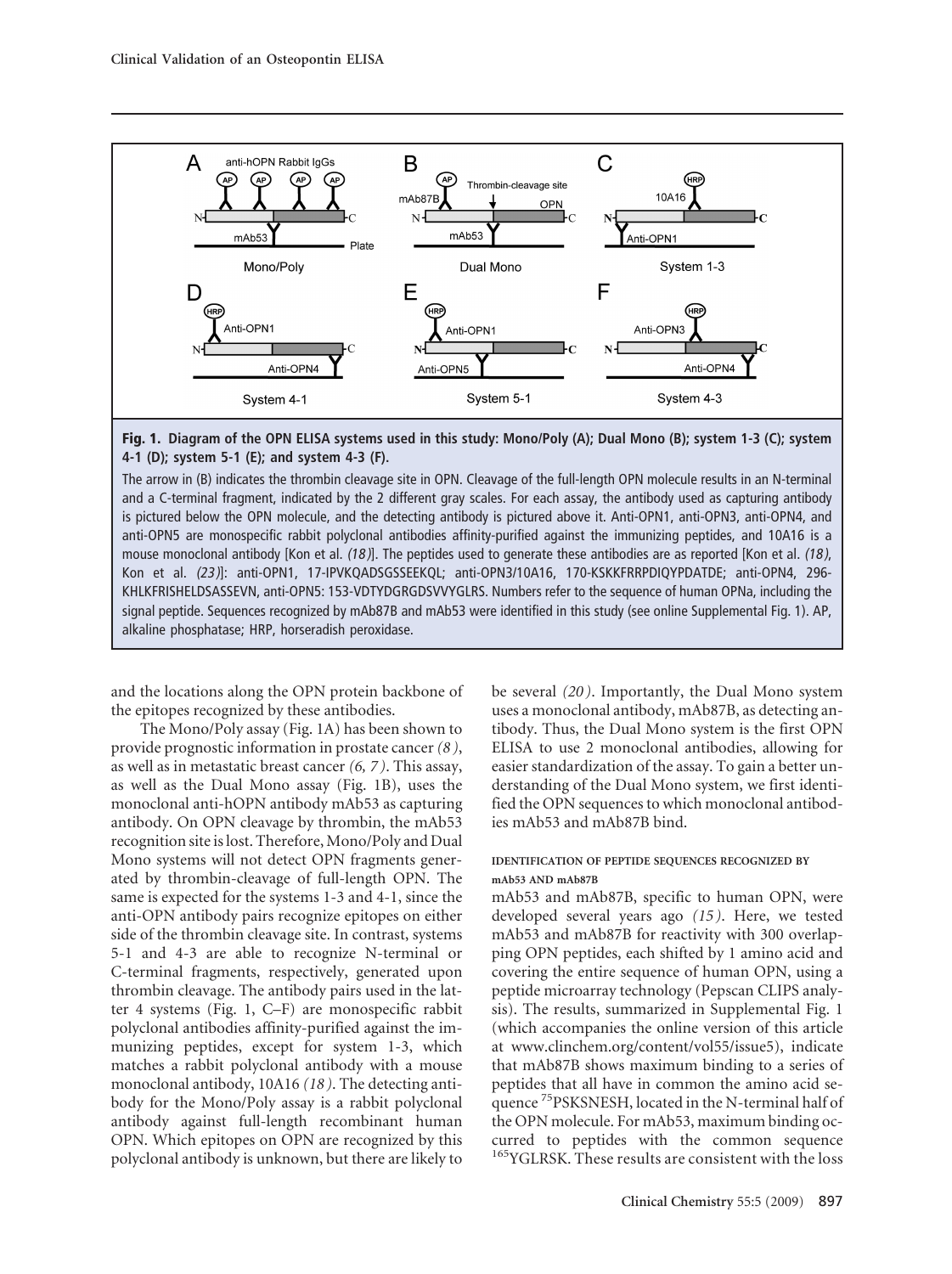of mAb53 reactivity upon thrombin cleavage of OPN, as the thrombin cleavage site is contained within this sequence *(15, 22 )*. Binding of mAb87B, at a position remote from the thrombin cleavage site, is unaffected by thrombin cleavage. Our results are also in line with observations by Kon et al. *(23 )*, who measured the reactivity of mAb53 to synthetic peptides corresponding to sequences of human OPN, which indicated strong binding of mAb53 to a peptide with the sequence <sup>162</sup>SVVYGLRSKS, and strongly reduced binding to a <sup>162</sup>SVVYGLR peptide. mAb53 also failed to bind to a peptide with the sequence <sup>153</sup>VDTYDGRGDSVVYGLRS.

Because a recombinant full-length OPN was used to generate these monoclonal antibodies, we cannot exclude that other sequences in OPN are part of a conformational epitope. However, our Pepscan analysis shows clearly that mAb53 and mAb87B have very strong binding interactions with OPN at residues 165– 170 and 75–82, respectively.

## **PLASMA OPN VALUES FOR CRPC PATIENTS DIFFER ACCORDING TO THE ELISA ASSAY USED**

We assayed plasma samples from 66 men with CRPC for OPN concentration using the 6 different ELISA systems. Fig. 2 shows that there was considerable variation in OPN concentrations measured with different ELISA systems, with median values between approximately 112  $\mu$ g/L for the Mono/Poly assay to approximately 1740  $\mu$ g/L for system 4-3. Median and mean OPN readings obtained with system 4-3 were considerably higher than with the other systems, which were more comparable to each other. System 4-3 also shows the greatest range of values  $(8-10040 \text{ vs } 4.4-451.3 \text{ }\mu\text{g/L})$ for the Mono/Poly system and  $56.1-471.6 \mu g/L$  for Dual Mono). When means were analyzed using 1-way repeated measures ANOVA, we obtained a *P* value  $< 0.001$ . With the Tukey multiple comparison test, means were found to be not significantly different (*P* 0.05), with 2 exceptions. The mean of system 4-3 was significantly different from all the other systems (*P* 0.001), and the means of Mono/Poly and system 5-1 were significantly different from each other ( $P < 0.05$ ). Mean and median values for all systems are presented in online Supplemental Table 1.

# **AGREEMENT AMONG OPN VALUES OBTAINED WITH DIFFERENT ELISA SYSTEMS**

We next evaluated agreement among the ELISAs. Fig. 3A shows a pairwise correlation plot comparing OPN values for the Mono/Poly ELISA with those for the Dual Mono assay. The Pearson correlation coefficient (*r*) for this ELISA pair was  $0.747$  ( $P < 0.001$ ) (Table 1).

Comparison of OPN plasma concentrations obtained by the Dual Mono system for the same 66 sam-





Each point represents the OPN concentration measured for 1 patient; line marks the median value for the indicated ELISA.

ples on 2 different days yielded a Pearson correlation coefficient of 0.991 ( $P < 0.001$ ), whereas the Pearson correlation coefficient was  $0.941$  ( $P < 0.001$ ) for OPN concentrations obtained by the Mono/Poly system on 2 different days (data not shown). A complete series of pairwise correlation plots comparing each system to each of the others is shown in online Supplemental Fig. 2; Pearson correlation coefficients for each ELISA pair are listed in Table 1. In summary, we found that the Mono/Poly system and the Dual Mono system both correlated well with each other ( $r = 0.747; P < 0.001$ ) and with system 4-3 ( $r = 0.849$ ;  $P < 0.001$  and  $r =$  $0.725; P \leq 0.001$ , respectively) but less well with system 1-3 ( $r = 0.399$ ;  $P \le 0.001$  and  $r = 0.367$ ;  $P = 0.002$ , respectively), system 4-1 ( $r = 0.609; P < 0.001$  and  $r =$ 0.488;  $P < 0.001$ , respectively), or system 5-1 ( $r =$ 0.420;  $P = 0.007$  and  $r = 0.318$ ;  $P = 0.009$ , respectively).

We used the Bland–Altman approach *(21 )* to evaluate the agreement between concentrations ob-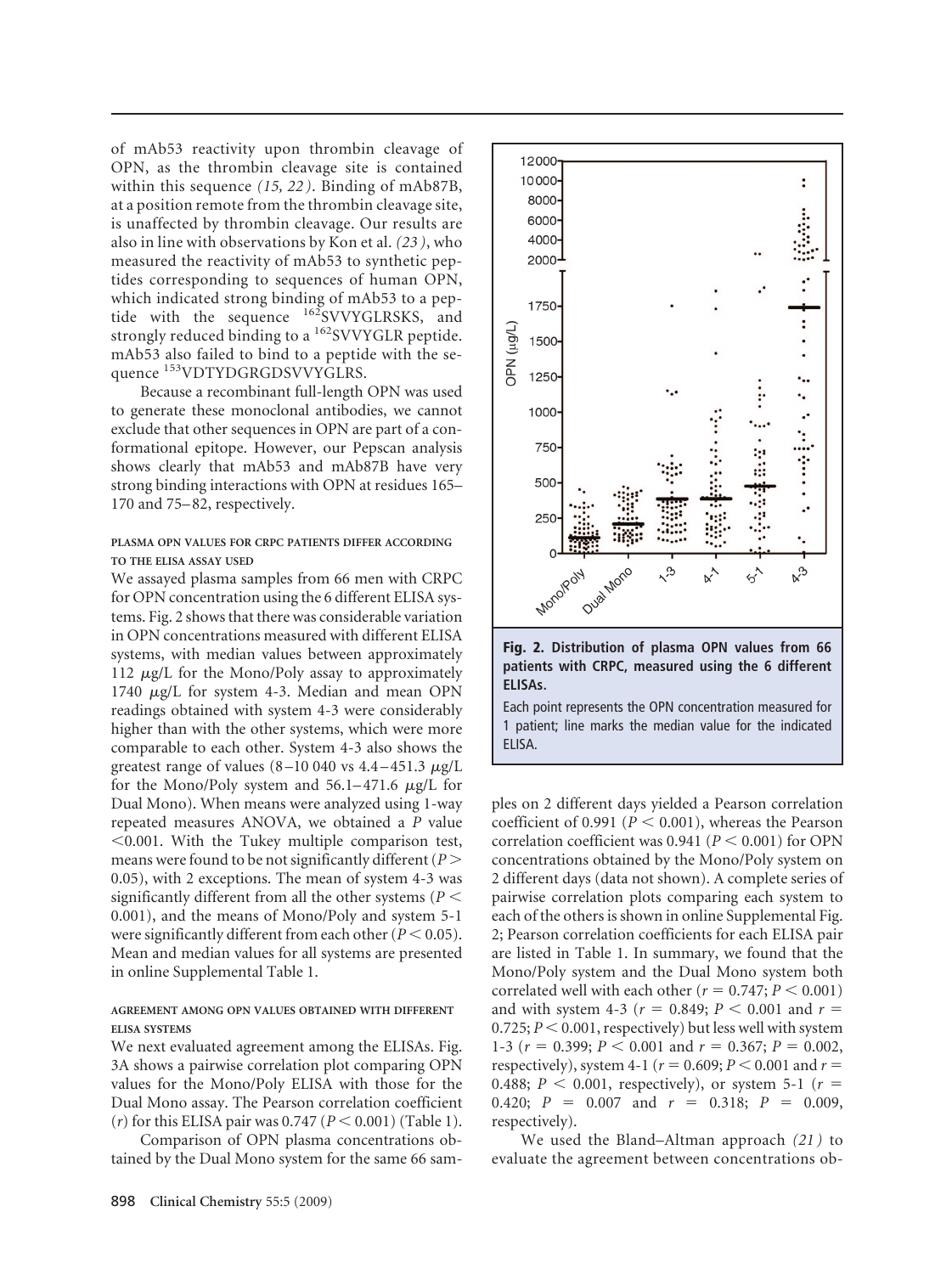

**Fig. 3. Relationship between plasma OPN values determined by the Mono/Poly ELISA and the Dual Mono ELISA.**

(A), Pairwise correlation between OPN plasma concentrations of 66 men with CRPC, obtained using the Mono/Poly ELISA and the Dual Mono ELISA. Pearson correlation coefficients (r) for these pairs of data sets are listed in Table 1. (B), Bland–Altman plot of the ratio between the OPN values of the Dual Mono system and the Mono/Poly system against the average of the 2 methods. The dotted line indicates the mean ratio (3.6) and the dashed lines indicate the 2 SD lines (95% limits of agreement) ( $-15.7$  and 22.9, respectively).

tained with the Dual/Mono and Mono/Poly systems. When we plotted the difference of OPN concentrations between the 2 methods against their mean value, we observed a mean difference of 91.4 (95% limits of agreement  $-75.5-258.3$ ; 95% CIs for these limits  $-111.9$  to  $-39.2$  and 222.0 to 294.6, respectively (online Supplemental Table 2). This indicates that despite high correlation, the agreement between the 2 systems is less good. When we plotted the ratio of the concentrations obtained with both methods (OPN Dual Mono/OPN Mono/Poly) vs the mean concentrations (Fig. 3B), we found a relatively constant ratio over the range of OPN concentrations tested, with a mean ratio of 3.6 (95% limits of agreement  $-15.7-22.9$ ; 95% CIs  $-19.8$  to  $-11.5$  and 18.7 to 27.1, respectively). Sixty plasma samples showed ratios between 1 and 5. However, several samples had divergent ratios: 5 samples had Bland–Altman ratios between 6 and 12, 1 sample had a ratio of 19, and 1 sample had a ratio of 79, indicating poor agreement between the 2 methods for those patients. A complete list of results from the Bland–Altman approach (pairwise for all systems) is in online Supplemental Table 2.

#### **ASSOCIATION OF OPN VALUES WITH OVERALL SURVIVAL**

The Mono/Poly system has previously been shown to discriminate between CRPC patients with poor vs good prognosis *(8 )*. A main goal of the present work was to determine if any or all of the other assays provide similar, clinically relevant prognostic information. For each ELISA system, patients were grouped into tertiles according to their plasma OPN concentrations (high, intermediate, and low) as indicated in the inserts of each Kaplan–Meier plot (Fig. 4). Our results show that the OPN ELISA systems vary in their association with overall survival in this group of patients. Fig. 4 indicates that for all 6 ELISA systems, patients below the lowest tertile for OPN plasma concentrations had the best prognosis [Mono/Poly, median survival 24 months (Fig. 4A), Dual Mono, 24 months (Fig. 4B); system 5-1, 17 months (Fig. 4E); 4-1, 19 months (Fig. 4D); 4-3, 17 months (Fig. 4F); 1-3 16 months (Fig. 4C)]. For systems 1-3 and 4-3 (Fig. 4D and 4F, respectively), however, estimated survival in the lower and middle third largely overlapped. Conversely, patients in the highest third had the worst prognosis (median survival 6 –8 months). The Dual Mono and the Mono/Poly assays allowed the greatest distinction between the 3 tertile-derived groups, with median survival times for high, intermediate, and low OPN concentrations at 24, 15, and 7 months, respectively, for the Dual Mono (Fig. 4B) and  $>$  24, 16, and 6 months for Mono/ Poly (Fig. 4A). On the other hand, system 1-3 (Fig. 4F) showed the least distinction between the 3 tertile groups, with median survival times of 16, 15, and 8 months.

We evaluated the association of OPN concentration and survival using the log-rank statistic across ter-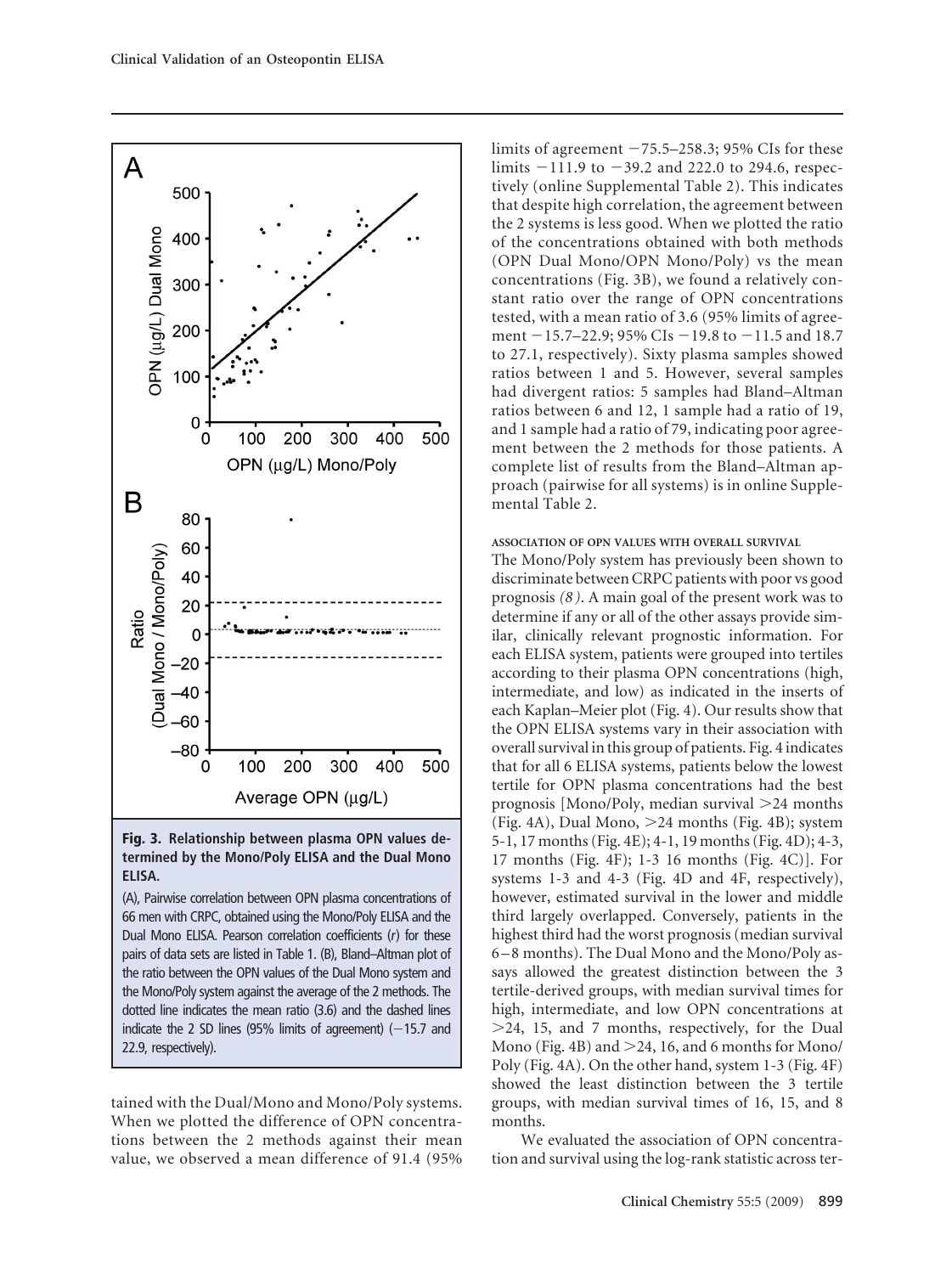| Table 1. Pearson correlation coefficients (r) and P values among OPN measurements using different<br>ELISA systems. |           |                                                                                                                                   |       |                                                                                                         |                           |  |  |  |
|---------------------------------------------------------------------------------------------------------------------|-----------|-----------------------------------------------------------------------------------------------------------------------------------|-------|---------------------------------------------------------------------------------------------------------|---------------------------|--|--|--|
|                                                                                                                     | Dual Mono | $1 - 3$                                                                                                                           | $4-1$ | $5-1$                                                                                                   | 4-3                       |  |  |  |
| Mono/Poly                                                                                                           |           | $r = 0.747$ ; $P < 0.001$ $r = 0.399$ ; $P < 0.001$ $r = 0.609$ ; $P < 0.001$ $r = 0.420$ ; $P = 0.007$ $r = 0.849$ ; $P < 0.001$ |       |                                                                                                         |                           |  |  |  |
| Dual Mono                                                                                                           |           |                                                                                                                                   |       | $r = 0.367$ ; $P = 0.002$ $r = 0.488$ ; $P < 0.001$ $r = 0.318$ ; $P = 0.009$ $r = 0.725$ ; $P < 0.001$ |                           |  |  |  |
| $1 - 3$                                                                                                             |           |                                                                                                                                   |       | $r = 0.623$ ; $P < 0.001$ $r = 0.508$ ; $P < 0.001$ $r = 0.407$ ; $P < 0.001$                           |                           |  |  |  |
| $4-1$                                                                                                               |           |                                                                                                                                   |       | $r = 0.760$ ; $P < 0.001$ $r = 0.581$ ; $P < 0.001$                                                     |                           |  |  |  |
| $5 - 1$                                                                                                             |           |                                                                                                                                   |       |                                                                                                         | $r = 0.353$ ; $P = 0.004$ |  |  |  |

tiles, with  $\chi^2$  values reported in Table 2. Of the 6 ELISAs, the Mono/Poly and Dual Mono assays showed the strongest association with survival ( $\chi^2 =$ 19.256 and 17.056, respectively). Mono/Poly and Dual Mono also showed the strongest association with survival when OPN concentrations were treated as a continuous variable in Cox regression analysis ( $\chi^2$  = 24.023 and 23.976, respectively). System 1-3 had the weakest association with survival, with the association being nonsignificant  $(P =$ 0.134) when thirds were compared using the logrank test ( $\chi^2 = 4.021$ ) and significant ( $\bar{P} = 0.032$ ) when OPN concentration was treated as a continuous variable ( $\chi^2 = 4.582$ ). Systems 4-3, 4-1, and 5-1

all showed association with survival that was not quite as strong as the mAb53-based assays (Mono/ Poly and Dual Mono). System 1-3 does not appear to reliably discriminate patient survival in this group of patients. We examined the effect of known risk factors on survival in our sample, and found several that were associated with overall survival (online Supplemental Table 3). Only hemoglobin and alkaline phosphatase activities were found to be independently associated with survival. When adjusted for these 2 variables, the effects of the Mono/Poly  $(\chi^2 = 5.124, P = 0.024)$  and Dual Mono  $(\chi^2 = 6.476,$  $P = 0.011$ ) systems were significant, but effects of the other ELISAs were not (online Supplemental Table 4).



OPN) as indicated for each curve.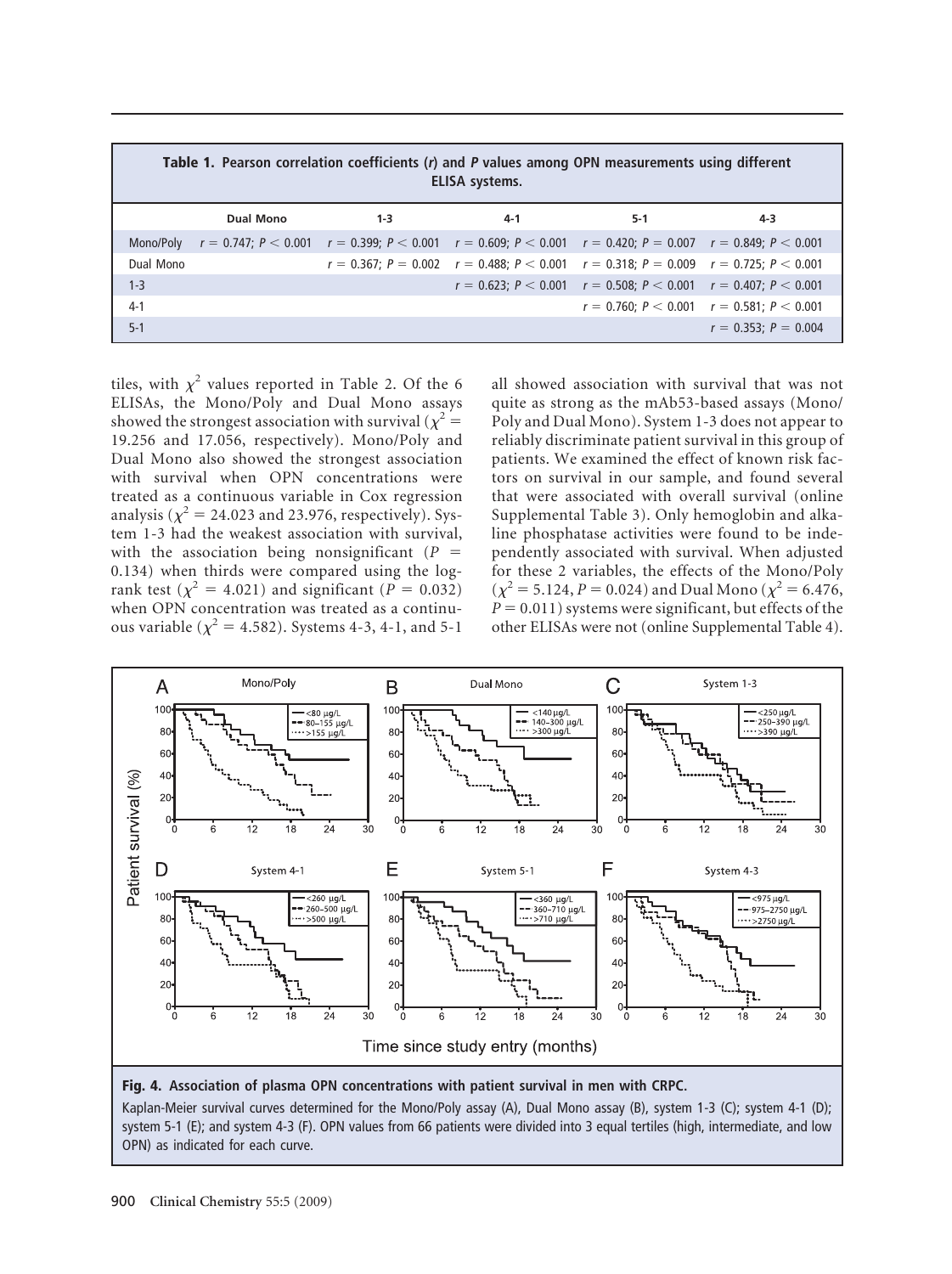| <b>Table 2.</b> Association of OPN concentration and<br><b>CRPC</b> patient survival. |                                  |         |                                                  |           |  |  |  |  |
|---------------------------------------------------------------------------------------|----------------------------------|---------|--------------------------------------------------|-----------|--|--|--|--|
|                                                                                       | Log-rank test based<br>on thirds |         | Cox univariable<br>regression<br>(untransformed) |           |  |  |  |  |
| System                                                                                | $x^2$ (df = 2)                   | P       | $x^2$ (df = 1)                                   | P         |  |  |  |  |
| Mono/Poly                                                                             | 19.256                           | < 0.001 | 24.023                                           | < 0.001   |  |  |  |  |
| Dual Mono                                                                             | 17.036                           | < 0.001 | 23.976                                           | < 0.001   |  |  |  |  |
| $1 - 3$                                                                               | 4.021                            | 0.134   | 4.582                                            | 0.032     |  |  |  |  |
| $4-1$                                                                                 | 9.214                            | 0.010   | 15.384                                           | < 0.001   |  |  |  |  |
| $5 - 1$                                                                               | 10.649                           | 0.005   | 4.876                                            | 0.027     |  |  |  |  |
| 4-3                                                                                   | 11.671                           | 0.003   | 19.188                                           | $<$ 0.001 |  |  |  |  |

## **Discussion**

Although OPN (over-)expression is not cancer specific, there is growing evidence that OPN is a valuable prognostic blood marker in oncology that correlates with disease progression and patient survival. Using our previously developed Mono/Poly OPN ELISA, we have shown that plasma OPN concentrations in women with metastatic breast cancer were increased relative to healthy female volunteers or patients who had completed primary treatment and were free of disease *(6 )*. Increases in OPN plasma concentrations, in serial samples from a cohort of 158 women undergoing treatment for newly diagnosed metastatic breast cancer, predicted shorter survival *(7 )*. Likewise, we showed that OPN plasma concentrations are increased in men with CRPC and that higher plasma concentrations were associated with shorter survival *(8 )*. Although these studies are promising, an important clinical goal is to have a fully defined (monoclonal antibodies rather than polyclonal antibodies), clinically validated (able to provide prognostic information) OPN ELISA. Of the human OPN ELISA systems currently available commercially, including those from R&D Systems, Immuno-Biological Laboratories Co., Inc. (system 1-3 in our study), and the Dual Mono System (Assay Designs, Inc.), only the latter uses 2 robust monoclonal antibodies to human OPN. Here we found a strong correlation between OPN values read using the mAb53-based Mono/Poly system and the Dual Mono system. We also carried out pairwise comparisons by using the Bland–Altman approach. For the Dual Mono and Mono/Poly systems, the ratio of OPN values against their mean did not differ much over the range of OPN concentrations. A few samples had a much higher than average ratio, due to a relatively high OPN concentration in the Dual Mono system and/or a relatively low concentration in the Mono/Poly system for those samples. Most importantly, however, both systems appeared to have equivalent prognostic value in this cohort of CRPC patients.

Comparison of the OPN values for the Mono/Poly assay obtained during the current study with those published *(6 )*, using the same Mono/Poly assay on the same subset ( $n = 66$ ) of patients, showed that we now obtain somewhat lower OPN values. This could be due to aging of the samples, which were kept at  $-80$  °C but went through a number of freeze–thaw cycles, or to the use of a different preparation of GST-hOPN standard for the assay. Nevertheless, there was good correlation between the previous and current OPN values for the Mono/Poly assay, with a Pearson correlation coefficient of 0.807 ( $P < 0.001$ ).

Differences in OPN concentrations obtained with the 6 different OPN ELISA systems may result in part from the use of different calibration standards in these assays (see Materials and Methods). In addition, proteolytic processing and posttranslational modification of OPN may cause variation between assays. Human full-length OPN consists of 314 amino acids, including an N-terminal 16-residue signal peptide, which is cleaved upon secretion. In solution, OPN is believed to adopt a flexible conformation with limited secondary structure, including 3  $\alpha$ -helices and 2  $\beta$ -strands (24). Proteolytic fragmentation of OPN, by thrombin (peptide bond 168 –169) or matrix metalloproteinases (peptide bonds 166-167, 201-202, and 210-211) *(25, 26 )*, can generate OPN fragments having potential physiological and pathological importance. The Mono/Poly and Dual Mono systems and systems 1-3 and 4-1 recognize only OPN that is not thrombin cleaved. In contrast, systems 5-1 and 4-3 can detect Nor C-terminal fragments of OPN, respectively. Because OPN concentrations obtained with system 4-3 are in most cases much higher than those obtained with the other systems, it is attractive to speculate that a C-terminal OPN fragment(s) is present in these samples. A cluster of C-terminal OPN fragments has been identified in urine from patients with early-stage ovarian cancer, but not from healthy female volunteers *(27 )*. Future work may show whether different OPN ELISA systems are optimal for specific cancer types.

Human OPN can be posttranslationally modified at up to 36 phosphorylation, 6 *O*-glycosylation, and 2 *N*-glycosylation sites, and variability at many of these sites has been reported *(28, 29 )*. One sulfated tyrosine has been identified in urinary OPN *(28 )*. Interestingly, the mAb87B recognition site (<sup>75</sup>PSKSNESH) was shown to be subject to phosphorylation, at residues Ser-76, Ser-78, and Ser-81, in human OPN purified from urine and milk *(28, 29 )* and murine OPN from *ras*-transformed fibroblasts and osteoblasts *(30 )*. This region of OPN also contains a potential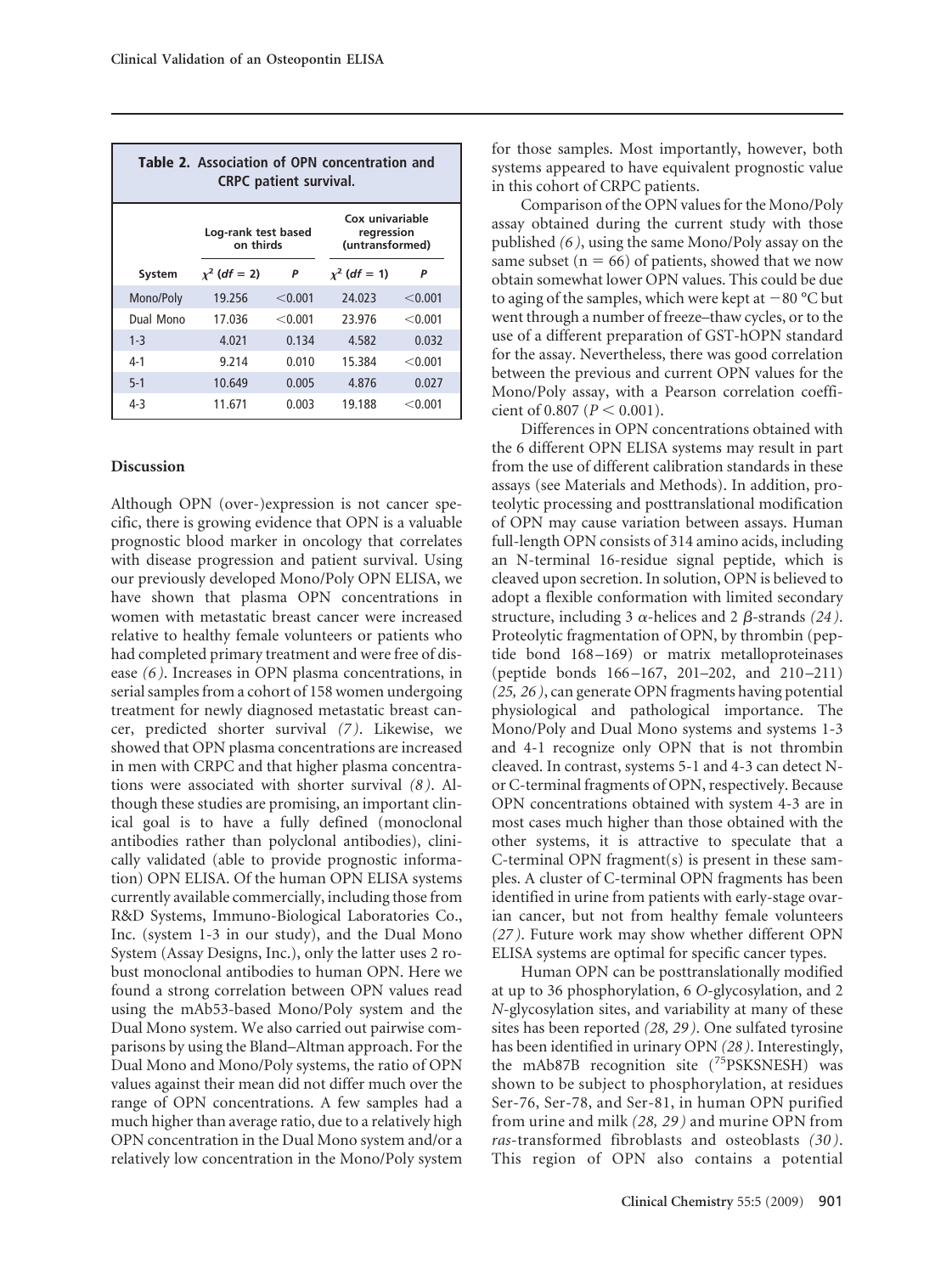*N*-glycosylation site at Asn-79 *(31 )*. Such modifications may affect binding of the mAb87B antibody, which was raised against unphosphorylated, bacterially expressed GST-hOPN. Sequences recognized by antihOPN1, anti-hOPN3, and anti-hOPN4, but not those recognized by anti-hOPN5 and mAb53, may also contain modifications *(28, 29 )* that may affect antibody binding and thus ELISA readings. Much remains to be learned about the significance of OPN posttranslational modifications, in either normal physiology or cancer, and whether these differ between individuals or are health related (e.g., tumor-expressed OPN or stress-associated OPN may be differentially phosphorylated).

In conclusion, we have clinically validated a new OPN ELISA system, which uses a pair of defined monoclonal antibodies. The overall performance of this assay appears comparable to our previously described Mono/Poly system, although for some patients the results may vary depending on which system is used. Both assays only detect OPN that has not been cleaved by thrombin. The use of monoclonal antibodies by the Dual Mono assay will allow for better standardization, which will be of prime importance in clinical settings and for comparing data from different research studies.

**Author Contributions**:*All authors confirmed they have contributed to the intellectual content of this paper and have met the following 3 requirements: (a) significant contributions to the conception and design, acquisition of data, or analysis and interpretation of data; (b) drafting or revising the article for intellectual content; and (c) final approval of the published article.*

**Authors' Disclosures of Potential Conflicts of Interest:** *Upon manuscript submission, all authors completed the Disclosures of Potential Conflict of Interest form. Potential conflicts of interest:*

**Employment or Leadership:** R. Hart, Assay Designs, Inc. **Consultant or Advisory Role:** R. Hart, Assay Designs, Inc. **Stock Ownership:** N. Schmidt, Assay Designs, Inc.; R. Hart, Assay Designs, Inc.; T. Uede, Immuno-Biological Laboratories Co., Ltd. **Honoraria:** None declared.

**Research Funding:** This work was supported by grant 04-MAY-00089 from the Ontario Cancer Research Network (to A.F. Chambers and A.B. Tuck) and an award from the Lloyd Carr-Harris Foundation (to A.F. Chambers). A.F. Chambers is the recipient of a Canada Research Chair in Oncology. T. Uede has received research grants from Immuno-Biological Laboratories Co., Ltd. Assay Designs, Inc. gave ELISA kits to A.F. Chambers for this research. **Expert Testimony:** None declared.

**Other Remuneration:** A.F. Chambers receives royalties for the sale of antibodies from ADI.

**Role of Sponsor:** The funding organizations played no role in the design of study, choice of enrolled patients, review and interpretation of data, or preparation or approval of manuscript.

## **References**

- **1.** Sodek J, Ganss B, McKee MD. Osteopontin. Crit Rev Oral Biol Med 2000;11:279 –303.
- **2.** Rittling SR, Chambers AF. Role of osteopontin in tumour progression. Br J Cancer 2004;90: 1877–81.
- **3.** Tuck AB, Chambers AF, Allan AL. Osteopontin overexpression in breast cancer: knowledge gained and possible implications for clinical management. J Cell Biochem 2007;102:859 –68.
- **4.** Weber GF. The metastasis gene osteopontin: a candidate target for cancer therapy. Biochim Biophys Acta 2001;1552:61–85.
- **5.** Suzuki M, Mose E, Galloy C, Tarin D. Osteopontin gene expression determines spontaneous metastatic performance of orthotopic human breast cancer xenografts. Am J Pathol 2007;171:682–92.
- **6.** Singhal H, Bautista DS, Tonkin KS, O'Malley FP, Tuck AB, Chambers AF, Harris JF. Elevated plasma osteopontin in metastatic breast cancer associated with increased tumor burden and decreased survival. Clin Cancer Res 1997;3:605–11.
- **7.** Bramwell VH, Doig GS, Tuck AB, Wilson SM, Tonkin KS, Tomiak A, et al. Serial plasma osteopontin levels have prognostic value in metastatic breast cancer. Clin Cancer Res 2006;12: 3337–43.
- **8.** Hotte SJ, Winquist EW, Stitt L, Wilson SM, Chambers AF. Plasma osteopontin: associations with survival and metastasis to bone in men with hormone-refractory prostate carcinoma. Cancer 2002;95:506 –12.
- **9.** Ramankulov A, Lein M, Kristiansen G, Loening SA, Jung K. Plasma osteopontin in comparison

with bone markers as indicator of bone metastasis and survival outcome in patients with prostate cancer. Prostate 2007;67:330 –40.

- **10.** Petrik D, Lavori PW, Cao H, Zhu Y, Wong P, Christofferson E, et al. Plasma osteopontin is an independent prognostic marker for head and neck cancers. J Clin Oncol 2006;24:5291–7.
- **11.** Ramankulov A, Lein M, Kristiansen G, Meyer HA, Loening SA, Jung K. Elevated plasma osteopontin as marker for distant metastases and poor survival in patients with renal cell carcinoma. J Cancer Res Clin Oncol 2007;133:643–52.
- **12.** Shimada Y, Watanabe G, Kawamura J, Soma T, Okabe M, Ito T, et al. Clinical significance of osteopontin in esophageal squamous cell carcinoma: comparison with common tumor markers. Oncology 2005;68:285–92.
- **13.** Plumer A, Duan H, Subramaniam S, Lucas FL, Miesfeldt S, Ng AK, Liaw L. Development of fragment-specific osteopontin antibodies and ELISA for quantification in human metastatic breast cancer. BMC Cancer 2008;8:38.
- **14.** Vordermark D, Said HM, Katzer A, Kuhnt T, Hansgen G, Dunst J, et al. Plasma osteopontin levels in patients with head and neck cancer and cervix cancer are critically dependent on the choice of ELISA system. BMC Cancer 2006;6:207.
- **15.** Bautista DS, Xuan JW, Hota C, Chambers AF, Harris JF. Inhibition of Arg-Gly-Asp (RGD) mediated cell adhesion to osteopontin by a monoclonal antibody against osteopontin. J Biol Chem 1994;269:23280 –5.
- **16.** Xuan JW, Hota C, Chambers AF. Recombinant

GST-human osteopontin fusion protein is functional in RGD-dependent cell adhesion. J Cell Biochem 1994;54:247–55.

- 17. Bautista DS, Saad Z, Chambers AF, Tonkin KS, O'Malley FP, Singhal H, et al. Quantification of osteopontin in human plasma with an ELISA: basal levels in pre- and postmenopausal women. Clin Biochem 1996;29:231–9.
- **18.** Kon S, Maeda M, Segawa T, Hagiwara Y, Horikoshi Y, Chikuma S, et al. Antibodies to different peptides in osteopontin reveal complexities in the various secreted forms. J Cell Biochem 2000;77: 487–98.
- **19.** Slootstra JW, Puijk WC, Ligtvoet GJ, Langeveld JP, Meloen RH. Structural aspects of antibodyantigen interaction revealed through small random peptide libraries. Mol Divers 1996;1:87–96.
- **20.** Williams SC, Badley RA, Davis PJ, Puijk WC, Meloen RH. Identification of epitopes within beta lactoglobulin recognised by polyclonal antibodies using phage display and PEPSCAN. J Immunol Methods 1998;213:1–17.
- **21.** Bland JM, Altman DG. Applying the right statistics: analysis of measurement studies. Ultrasound Obstet Gynecol 2003;22:85–93.
- **22.** Senger DR, Perruzzi CA, Papadopoulos A. Elevated expression of secreted phosphoprotein I (osteopontin, 2ar) as a consequence of neoplastic transformation. Anticancer Res 1989;9: 1291–9.
- **23.** Kon S, Yokosaki Y, Maeda M, Segawa T, Horikoshi Y, Tsukagoshi H, et al. Mapping of functional epitopes of osteopontin by monoclonal antibod-